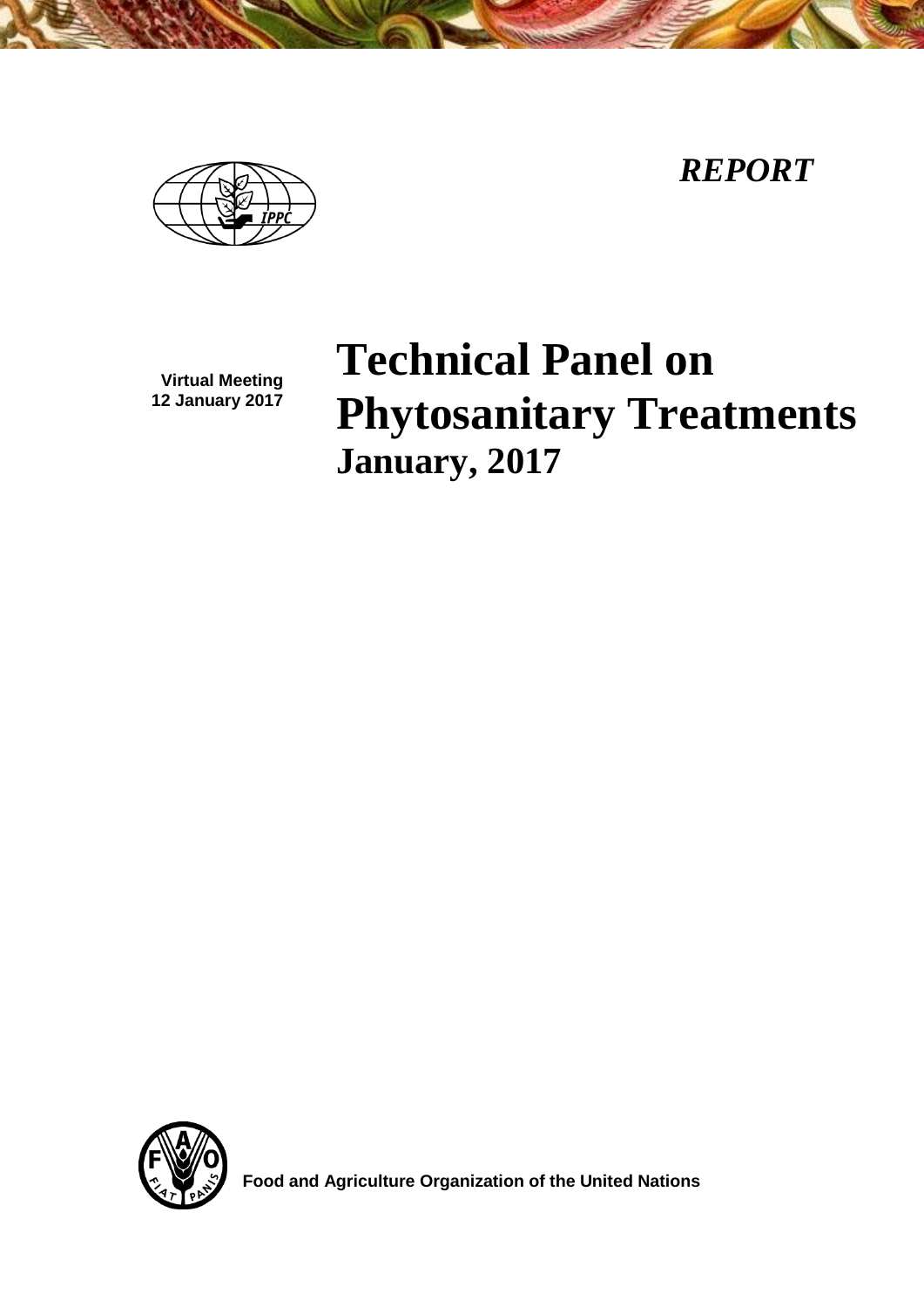The designations employed and the presentation of material in this information product do not imply the expression of any opinion whatsoever on the part of the Food and Agriculture Organization of the United Nations (FAO) concerning the legal or development status of any country, territory, city or area or of its authorities, or concerning the delimitation of its frontiers or boundaries. The mention of specific companies or products of manufacturers, whether or not these have been patented, does not imply that these have been endorsed or recommended by FAO in preference to others of a similar nature that are not mentioned.

The views expressed in this information product are those of the author(s) and do not necessarily reflect the views of FAO.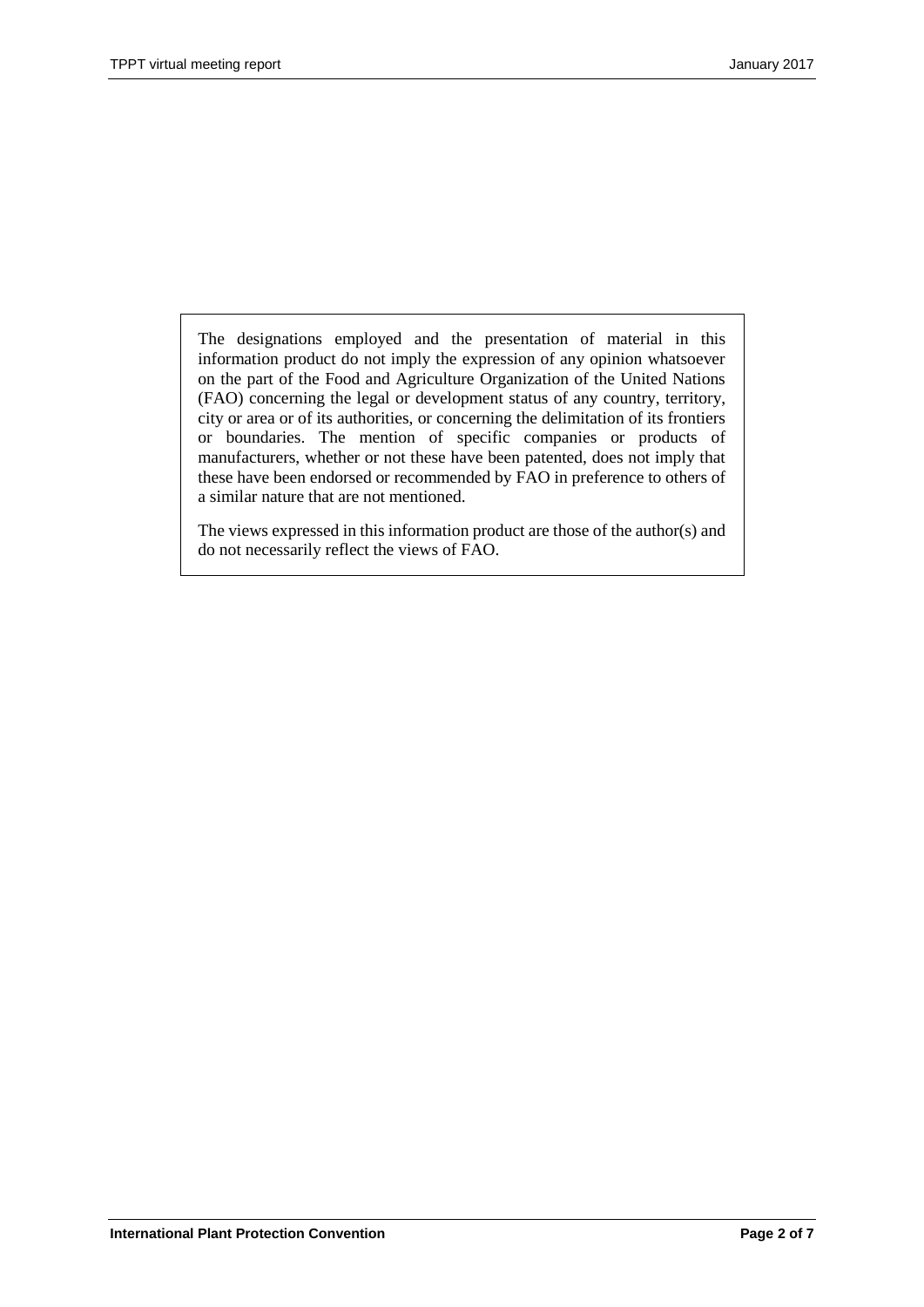# **CONTENTS**

| 2. TPPT work programme: Draft ISPM: Requirements for the use of fumigation treatments as a |  |
|--------------------------------------------------------------------------------------------|--|
|                                                                                            |  |
|                                                                                            |  |
|                                                                                            |  |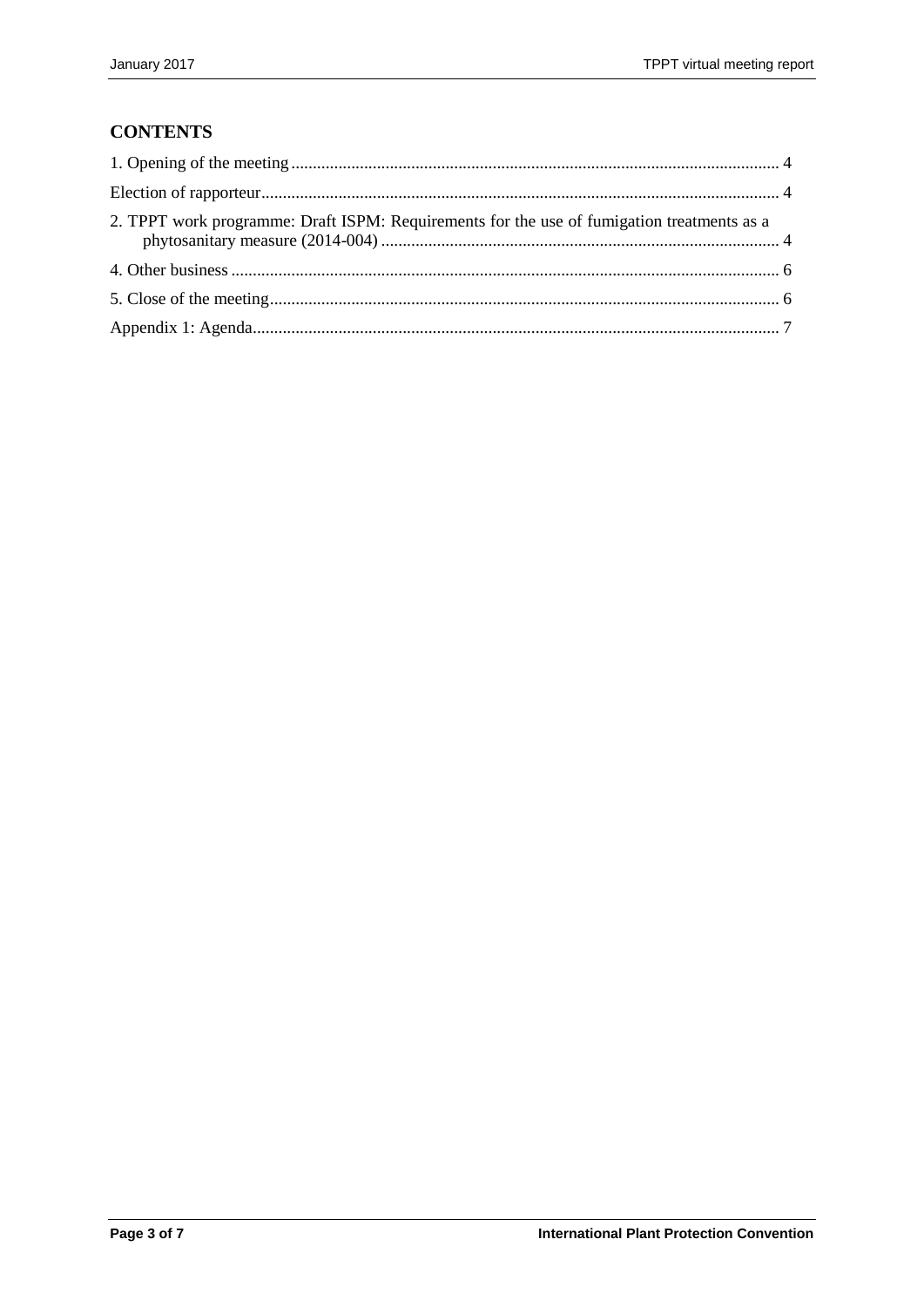# <span id="page-3-0"></span>**1. Opening of the meeting**

- *[1]* The International Plant Protection Convention (IPPC) Secretariat (hereafter referred to "Secretariat") support for Technical Panel on Phytosanitary Treatments (TPPT) chaired the meeting and welcomed the following participants:
	- 1. Mr Toshiyuki DOHINO (Japan)
	- 2. Mr Guy HALLMAN (FAO/IAEA)
	- 3. Mr Scott MYERS (USA)
	- 4. Mr David OPATOWSKI (Steward for the draft ISPM *Requirements for the use of fumigation treatments as a phytosanitary measure* (2014-004))
	- 5. Mr Michael ORMSBY (New Zealand)
	- 6. Mr Andrew PARKER (FAO/IAEA)
	- 7. Mr Eduardo WILLINK
	- 8. Mr Yuejin WANG (China)
	- 9. Mr Daojian YU (China)
	- 10. Ms Adriana G. MOREIRA (IPPC Secretariat lead)
	- 11. Mr Martin FARREN (IPPC Secretariat support)
	- 12. Ms Janka KISS (IPPC Secretariat support)
	- 13. Mr Piotr WLODARCZYK (IPPC Secretariat support)
- *[2]* The full list of TPPT members and their contact details can be found on the International Phytosanitary Portal  $(IPP)^1$ .
- *[3]* The Secretariat introduced the agenda and it was adopted as presented in Appendix 1 to this report.

# <span id="page-3-1"></span>**Election of rapporteur**

*[4]* Mr Scott MYERS was elected as the rapporteur.

# <span id="page-3-2"></span>**2. TPPT work programme: Draft ISPM: Requirements for the use of fumigation treatments as a phytosanitary measure (2014-004)**

- *[5]* The Secretariat reminded the participants that the draft ISPM on Requirements for the use of fumigation treatments as a phytosanitary measure (2014-004) is to be discussed by the Standards Committee (SC) in May 2017 and is tentatively planned to be submitted to the first consultation in July 2017. The Secretariat recalled the participants that this draft ISPM was discussed in two TPPT virtual meetings held in October and December 2016, but had not been finalized due to time constraints. The TPPT members were invited to send their comments to the Steward and Assistant Stewards, and the updated revised version was now the subject of discussion.
- *[6]* In the previous meeting, the TPPT concluded that the section on "Treatment types" should be organized based on the number of treatments applied, to Single fumigant treatment" and "Combinations with Other Fumigants or Treatments". In the latter category, they distinguished between "Sequential Combination Treatments" and "Concomitant Combination Treatments". The latter section was modified for clarity to read "Concurrent Combination Treatments" because one TPPT member felt that "concomitant" would cause confusion. The TPPT agreed to this change.
- *[7]* Regarding the section on "Pressure testing the enclosure" the TPPT discussed how specific the information on half decay time should be presented. One TPPT member suggested that values on what is suitable are necessary. The TPPT agreed to reinstate the previously deleted example of what is deemed suitable for an enclosure for the application of methyl bromide (a half decay time of 10 seconds during which air pressure decays from 200 Pa to 100 Pa). It was articulated, that this is just an example of

 $\overline{a}$ 

<sup>&</sup>lt;sup>1</sup> TPPT membership list: https://www.ippc.int/en/publications/81655/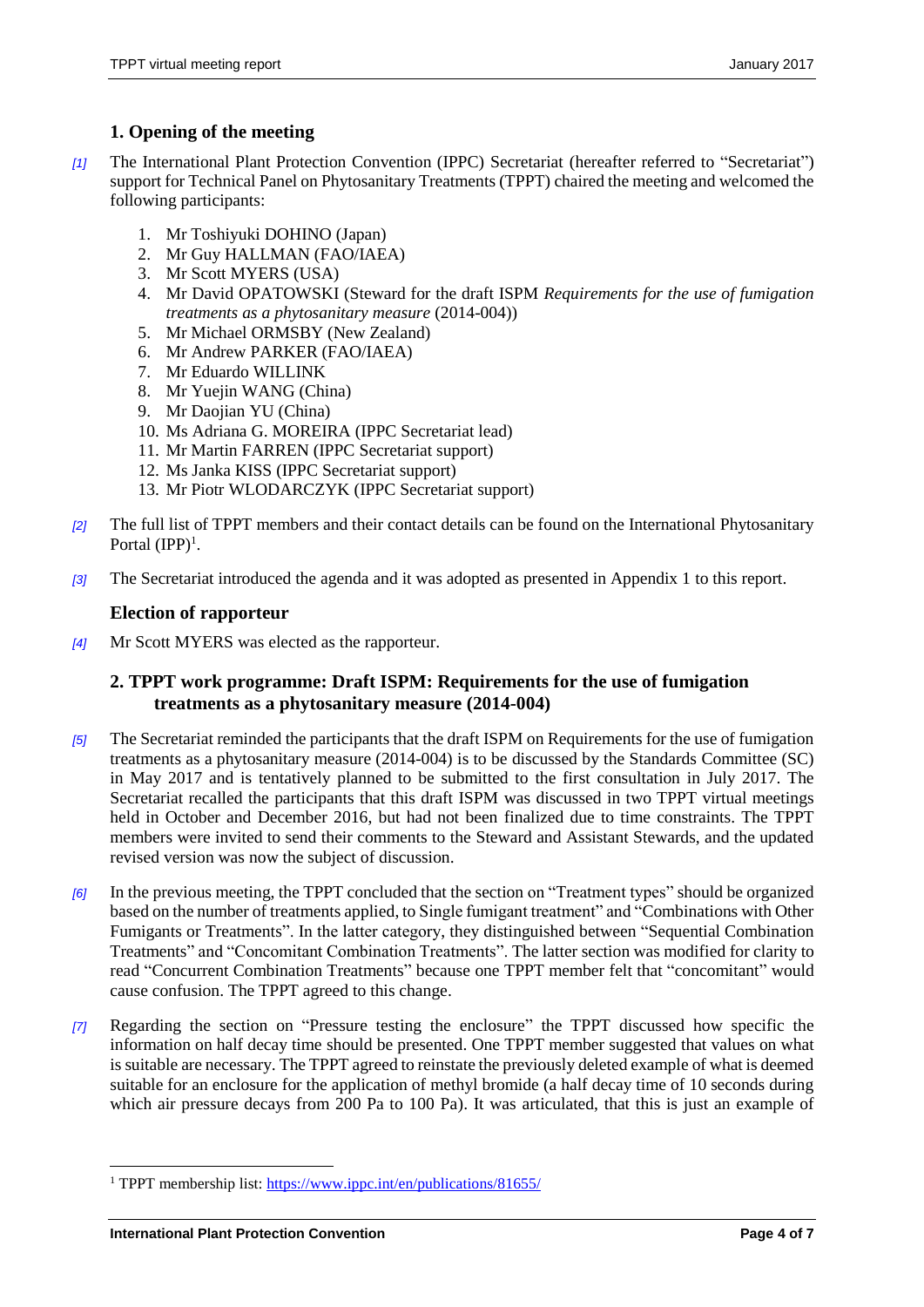methyl bromide fumigation and another TPPT member suggested the possibility of the addition of an Appendix with this information already established for other fumigant types too.

- *[8]* In the section on "Fumigation Equipment" one member felt the wording "calibrated to accepted standards" was not clear. Consequently, a sentence was added to replace the wording with "calibrated with traceability to national or international standards".
- *[9]* The TPPT discussed the section on "Heating equipment" and decided to delete the first part of the section on the necessity of heating when the temperature falls close to the boiling point of the fumigant. The TPPT agreed that it is redundant to specify this, since it depends on the type of fumigant used and in any case, the fumigation treatments schedule will determine the temperatures where the fumigation can be conducted. The second part of the section recommends not to use exposed heating sources when fumigating with flammable fumigants or fumigants that decompose at high temperatures. The TPPT members agreed that a referral to Appendix 2 (Chemical properties of some common fumigants) is required in this section.
- *[10]* In the section on "Gas circulation equipment", the TPPT decided to remove the example provided on the exact capacity of electric fans used to circulate air in the fumigation enclosure, since there are different regulations applied. They agreed to keep the broader definition of "fans capable of moving a volume 3 to 10 times the volume of the fumigation enclosure per hour".
- *[11]* The discussion on the section "Instruments to measure vacuum" focused on the necessary resolution of the measuring devices. The TPPT discussed whether the sentence "within 10 Pa of the actual pressure" was accurate enough. Another TPPT member suggested to delete "U-tube" as a measuring device from this section. The TPPT decided not to delete, but emphasized that the listed devices "may be used" thus opening up the possibility to use other devices.
- *[12]* When discussing the section on "Instruments to monitor gas concentration", one TPPT member suggested changing the accuracy of the instruments from 0.1 g/m<sup>3</sup> to +/- 5 % of the fumigant concentration expected during fumigation. The TPPT agreed to this modification.
- *[13]* In relation to the section on "Commodity loading" the TPPT decided to change the description of the required total free air space in case of container fumigation since it was redundant. The new description enhances clarity but still incorporates the concept.
- *[14]* The list of the types of sorption were removed from the "Sorption" section since it didn't directly relate to the purpose of the ISPM and was deemed redundant.
- *[15]* The TPPT discussed the section on the "Determination of fumigation temperature". One TPPT member suggested that the number of thermometers recommended based on the size of the enclosure exceeded the required amount, but it was clarified that the numbers are only guidelines and the text allows experts to use less thermometers in case of purpose-built and insulated fumigation chambers so the original text was kept.
- *[16]* On the section "Introduction of the fumigant gas", one TPPT member suggested to delete the reference to determining the temperature by checking with the weather bureau of the country since it's the actual thermometer reading that should be used.
- *[17]* When discussing the section on "Measuring fumigant concentration" one TPPT member suggested applying a general change: to replace the "tube" with "line" as it is more appropriate. The change was approved by the TPPT.
- *[18]* The section on concentration over time (Ct) product calculation was modified and the explanation on how to calculate the cumulative Ct product was moved to the first paragraph of the section to ensure clarity. The modified first paragraph now explains the principles of CT product calculation on each location firstly, and then the calculation of the cumulative Ct product. Further on, the section describes the actual calculation.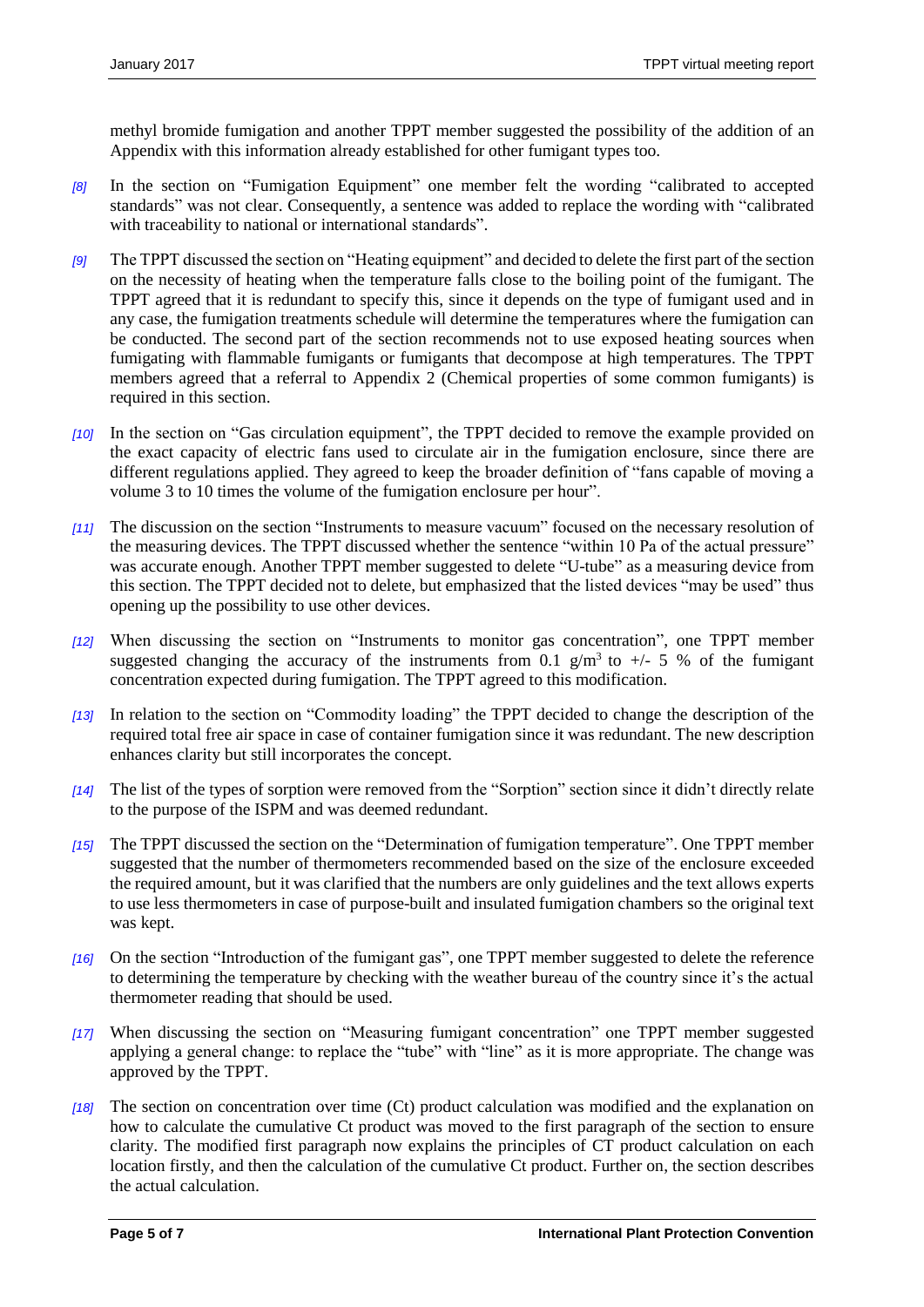- *[19]* The concept of re-infestation was discussed. It occurs twice in the sections on "Phytosanitary system security" and "Phytosanitary security measures at the treatment facility" together with "loss of integrity", "contamination" and "infestation". One TPPT member suggested to delete these terms, as in this case, the distinction is not necessary, it is adequate to mention infestation, and the rest is not required. Some TPPT members suggested keeping it, and waiting for countries to comment on it during first consultation. Another TPPT member suggested to add "subsequent" before each mention of infestation, re-infestation. After an in-depth discussion, the TPPT decided not to change the text.
- *[20]* The remaining two sections of the draft ("Import inspection" and "Authority") and the 3 appendixes will be discussed in an e-forum that opens on the 13 January 2017 and closes on the 24 of January. The members of the TPPT and the Steward may comment and discuss the remaining part of the draft in the forum and decide if the draft is ready to be submitted to the SC. The compiled suggestions will be then sent to the Steward, who will then finalize the draft.

#### <span id="page-5-0"></span>**4. Other business**

- *[21]* The IPPC Secretariat announced that the joint peer reviewed paper "Phytosanitary Treatments Against *Bactrocera dorsalis* (Diptera: Tephritidae): Current Situation and Future Prospects" was published in the Journal of Economic Entomology. The article was prepared by Mr Toshiyuki Dohino, Mr Guy J. Hallman and Mr Scott W. Myers as well as other experts.
- *[22]* The article was an outcome of the Expert Consultation on phytosanitary treatments for the *Bactrocera*  dorsalis complex<sup>2</sup> 2014 Okinawa Japan than afterwards it became a Phytosanitary Measures Research Group (PMRG) task.
- *[23]* The TPPT and Secretariat congratulated the authors of the paper on their achievement.

#### <span id="page-5-1"></span>**5. Close of the meeting**

*[24]* The Secretariat thanked all panel members for their participation and closed the meeting.

l

<sup>2</sup> Report on the Expert Consultation on phytosanitary treatments for the Bactrocera dorsalis complex: [https://www.ippc.int/en/core-activities/standard-settings/expert-consultation-phytosanitary-treatments](https://www.ippc.int/en/core-activities/standard-settings/expert-consultation-phytosanitary-treatments-bactrocera-dorsalis-complex/)[bactrocera-dorsalis-complex/](https://www.ippc.int/en/core-activities/standard-settings/expert-consultation-phytosanitary-treatments-bactrocera-dorsalis-complex/)